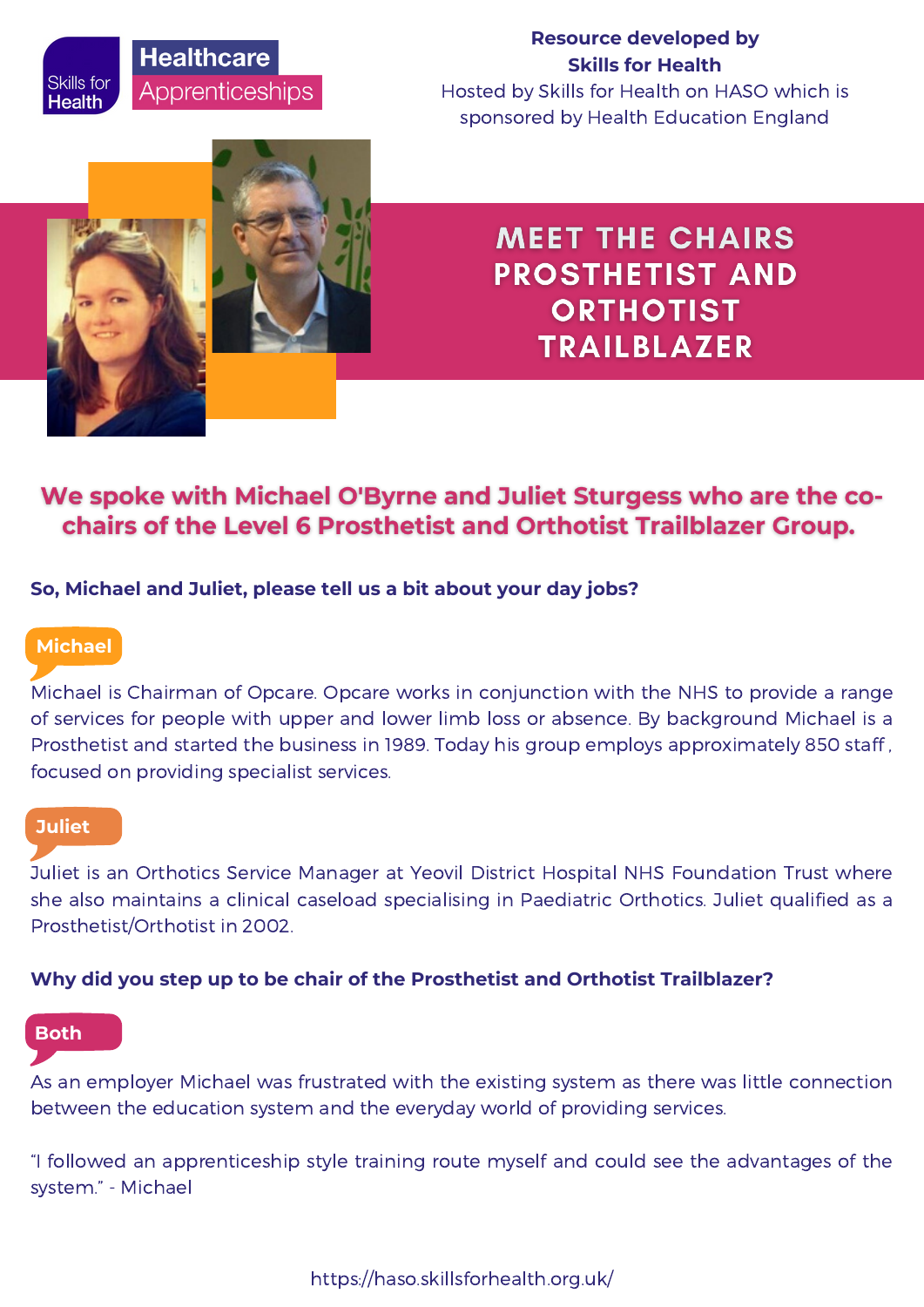Juliet was struggling with recruitment of Orthotists and recognised the national shortage of these vital clinicians. There was a will to 'cast the net wider' and create an alternative route into the profession which would appeal to those not interested or able to attend full time study.

"The role of a Prosthetist/Orthotist is a very hands-on practical one and so the learning on the job approach of an apprenticeship seems to fit with the profession and the apprenticeship role enables employers to grow their own local workforce." - Juliet

### **Who was involved in the trailblazer group?**

## **Both**

Representation from NHS services and private services contracted into the NHS was key. We were able to join forces as we all need more staff to sustain our services. By working together we could produce system change and offer the apprentices a full experience reflective of the different environments which they may work in through their careers

"We are really proud of the fact that we included patient representation on our trailblazer and were the first group to do so. This definitely kept the focus on how the apprenticeship would add benefit to the patient as well as grow the workforce." - Michael

Working with the HEIs and the professional body involved really gave an understanding of the demands, challenges and systems that those organisations have to work through. Employers directly communicating with HEIs really improved understanding for both parties.

### **Looking back what were the challenges?**

### **Both**

We were one of the first healthcare professions to have their standard approved and as such we could not call upon previous experience although we were fortunate to have support from Skills for Health and the Institute for Apprenticeships and Technical Education.

Getting universities to think differently about how they deliver their degree programmes was a challenge. It helped both employers and universities to look internationally as in many other countries an apprenticeship model of higher education is more established.

"By working with an organisation in Germany we could better understand the practicalities and the solutions to changing to this delivery model." - Juliet

For such a specialist profession as ours, potential numbers of apprentices did not initially appeal to universities so it was vital to secure the maximum available funding band allocation or the apprenticeship would be a non-starter.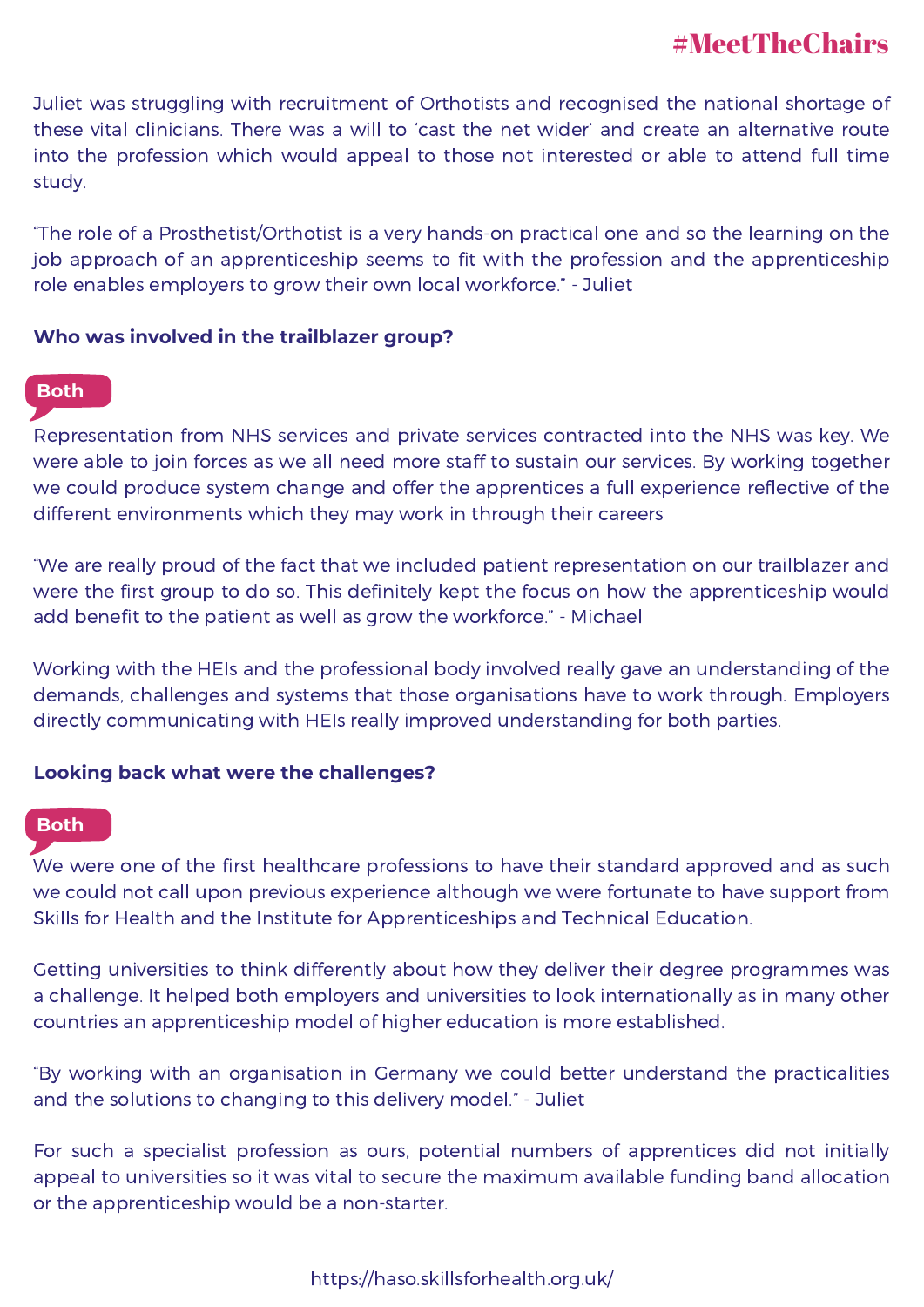Support through national procurement of HEIs means that we have a structured process in which to combine national numbers to create a business opportunity that is more sustainable for the HEIs. By linking in with the development of other AHP apprenticeships, copying the German model for Prosthetics and Orthotics, gave universities a blue print to rolling out this model of delivery to other healthcare disciplines. It also opened up the HEIs' eyes to the potential international business that this type of learning can offer.

### **What achievements are you most proud of?**

### **Both**

We are proud of the collaboration, participation and contribution of all the trailblazer group members. Being the first group to include patient representation has proven extremely useful and has retained the focus on the patient, inspiring people to stay onboard through this long process.

A level 3 Prosthetics and Orthotics Technician apprenticeship was also developed in parallel. Through this we were also able to 'complete' the circle and a clear career progression has resulted which is better suited to many people's lives.

"These apprenticeships will provide opportunities to individuals who would have otherwise been unable to progress through to degree level qualification as a Prosthetist/Orthotist." - **Juliet** 

### **Do you have any tips for other Trailblazer chairs?**

### **Both**

- Ensure you form a good relationship with your Skills for Health and Institute for Apprenticeships and Technical Education support team.
- Include end user input which in healthcare is patient representation.
- Consider the implementation phase from the commencement of the project.
- Investigate potential educational partners from an early stage.
- Remember that apprenticeships are employer led but seek to understand the boundaries in which universities need to operate to ensure quality.

Make sure that employers in your group feel empowered to have their say. The apprenticeship approach is fantastic but there is always a risk that new approaches get smothered by more traditional training provision. Sometimes there is a reluctance to change. If employers are dissatisfied with the status quo this is a real opportunity to change that." - Michael

Consider innovate ways of delivering the educational content by looking at other models across the world.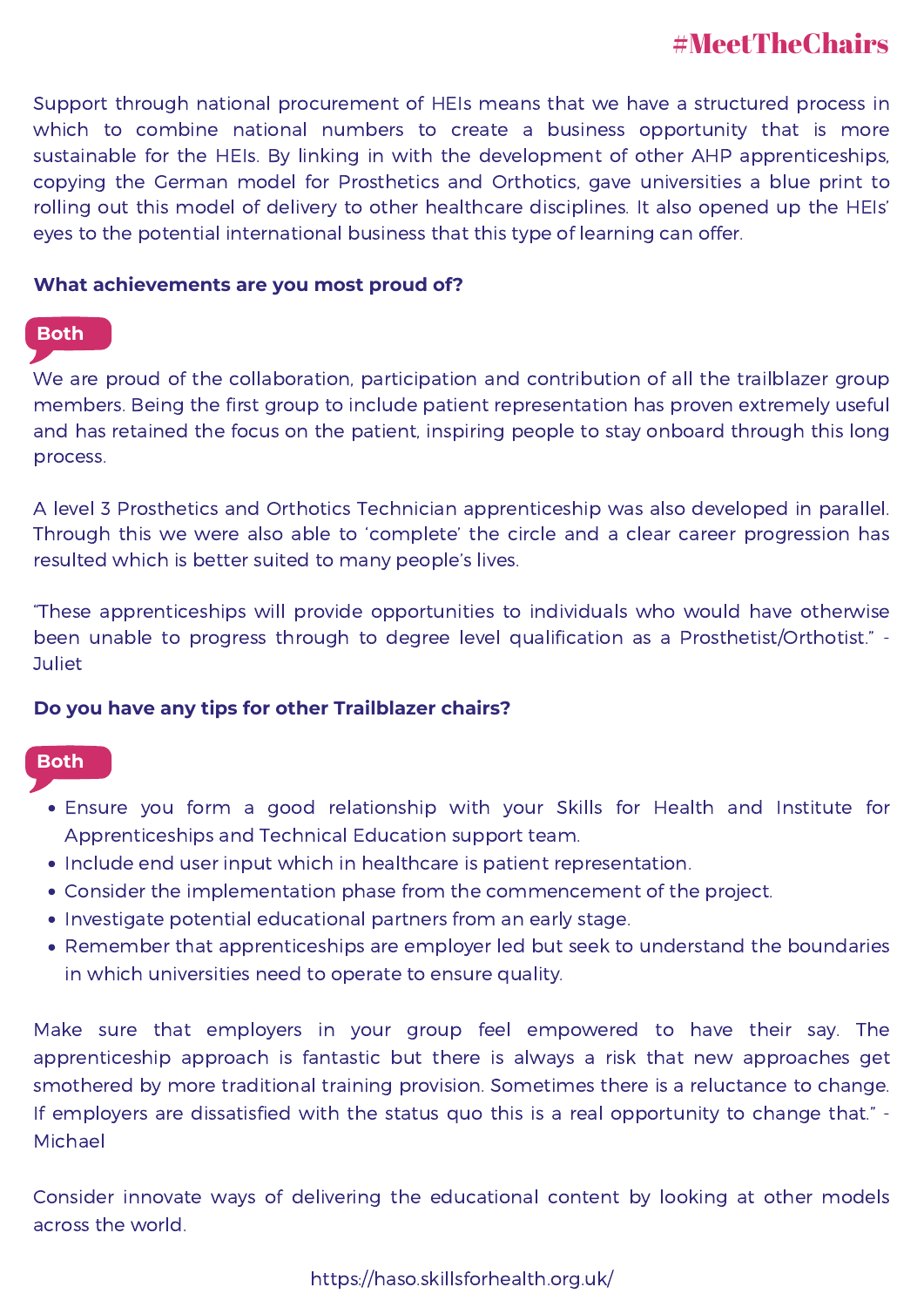In our case the International Society of Prosthetics and Orthotics (ISPO) already approve educational programmes around the world and their approval systems relate to the requirements for registration in the UK. "This will ease the process to become a registered Prosthetist/Orthotist through this apprenticeship route." - Juliet

## **As organisations get ready to implement this standard, what challenges do you foresee?**

## **Both**

Our professional groups are not large, and the roles are very specialised which means it is difficult to get the apprenticeship off the ground nationally. Finding training partners who are able to take on the cost of training a small number of learners from across England is difficult so national procurement is important. This needs to be completed in the correct manner to ensure due diligence and fairness to gain the right HEI so having expertise in the field of procurement is key.

"There is only currently one education provider of the traditional degree in England and it is important that we work to not destabilise that route by introducing the apprenticeship route." - Michael

A key outcome from the process is that we increase the numbers of qualified Prosthetist/Orthotists. Cohort numbers need to be feasible and the startup costs of developing new training provision needs to be taken into account. With such a shortfall in current clinicians creating capacity to enable experienced prosthetist/orthotists to mentor and train apprentices will be a challenge. We are working with Health Education England to access this training and support for employers and inter-employer collaborations will again ensure a system wide co-ordinated approach.

### **Do you have any top tips for others considering implementing this apprenticeship?**

### **Both**

Employing an apprentice has to be done well in order for it to be a benefit to the employing organisation. Think about where to advertise any apprenticeship role. There are national websites but if you want to grow a local workforce it may be best to look at your own workforce and look to develop an existing member of support staff. Regional colleges and apprenticeships shows are good for recruitment and coopetition between organisations at these events can increase interest in the careers and benefit all the organisations.

Taking a longer-term view of workforce planning enables organisations to gain confidence in employing an apprentice. By looking at patterns of recruitment problems, vacancy rates, retention patterns and planned retirements employers can take a view of when they will require qualified staff and build apprenticeships into that plan.